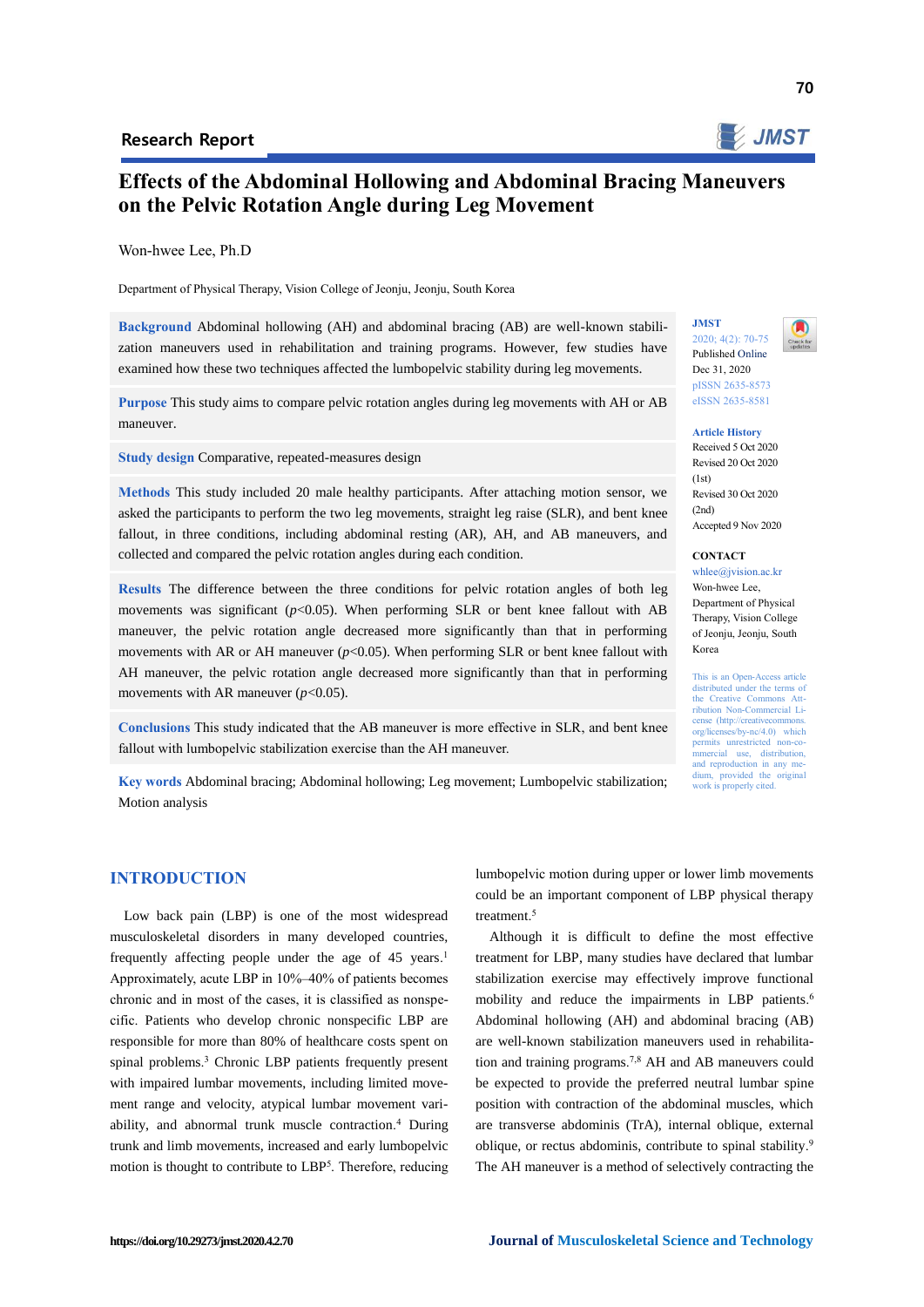TrA and internal oblique abdominis muscles by pulling the navel toward the vertebra while minimizing global muscles, including the rectus abdominis muscle. 10,11 On the other hand, the AB maneuver is a method of isometric anterolateral abdominal muscles' contraction to fix the lumbar spine.<sup>12,13</sup>

In many previous studies, the effects of stabilization exercise have been suggested by comparing AH and AB maneuvers. <sup>7,13-16</sup> However, they examined the effects of the two maneuvers through the thickness and activity of the abdominal muscles or lumbopelvic stability in any position or external perturbation. On the other hand, few studies examined how the two techniques affected the stability of lumbopelvic during leg movements. Minimizing lumbopelvic motion during limb movements may be an important component of physical therapy treatment for many LBP patients. 5 In this study, we try to measure the pelvic rotation angle during the two leg movements, which are active straight leg raise (SLR) and bent knee fallout, with abdominal resting (AR), AH, and AB maneuvers. Thus, this study investigated the effect of AH and AB maneuvers on the pelvic rotation angle during leg movement. The hypothesis of this study was that the pelvic rotation angle would differ between AH and AB maneuvers.

## **METHODS**

#### **Participants**

The study included 20 male healthy participants. The anthropometric details of the participants are as follows: mean age, 22.3±2.4 (mean±standard deviation); mean height, 1.72±0.08 m; and mean weight, 74.15±9.38 kg. The study included participants who did not have any neuromuscular or musculoskeletal dysfunction in any limbs. On the other hand, participants with lumbar spine or hip joint pain that would interfere with leg movements were excluded. The experimental protocols were explained in detail to the participants, and all participants provided written informed consent. The study was conducted in accordance with the ethical principles of the Declaration of Helsinki.

#### **Instrumentation**

The pelvic rotation angle was measured using Smart KEMA motion sensor (KOREATECH Co., Ltd., Seoul, Korea). The inertial measurement unit, containing a triaxial gyroscope, a magnetometer, and an accelerometer, was used. At a 25 Hz sampling frequency, data were recorded from the motion sensor and transmitted to an Android tablet running Smart KEMA software.<sup>17</sup> The sensor was attached to the anterior superior iliac spine of the pelvis using an

adjustable belt.

The pressure biofeedback unit (PBU) (Stabilizer, Chattanooga Group Inc., Hixson, TN, USA), that is, an inflatable air-filled pressure sensor pillow connected to a pressure reading device and placed behind the subject's lumbar spine, was used to measure indirectly the force exerted by the posterior abdominal wall and detect the lumbopelvic motion during leg movement with AH or AB maneuver.

#### **Procedure**

After attaching the motion sensor, the participants were asked to perform the two leg movements, SLR and bent knee fallout. We used the movements as a dissociation test that assesses the ability to actively dissociate and control lumbopelvic rotation.18,19 All of the leg movements were carried out in a hook-lying position. For the SLR, participants were asked to raise their dominant leg, which was determined by asking the subject to kick a soccer ball and the kicking leg was the dominant one, until the heel was 20 cm above the table, without bending the knees.18, 20, 21 The bent knee fallout movement is to lower the bent knee by moving the hip through abduction/lateral rotation and back while in a hook-lying position. The bent leg should be able to be lowered out through at least 45° of the available range of hip abduction and lateral rotation<sup>19</sup> (Figure 1). The participants were asked to perform leg movements, SLR and bent knee fallout, for 3 s. Furthermore, we used a metronome to control the pace of leg movements.

The two leg movements were performed in three conditions. The first condition was AR, where the participants performed the leg movements without lumbopelvic stabilization. The other conditions were AH or AB, where the participants performed the leg movements with lumbopelvic stabilization using the PBU.

While lying relaxed within a hook-lying position, the PBU was placed between the therapeutic table and the lumbar spine (above the posterior superior iliac spines), with a pressure of 40 mmHg.<sup>22</sup> The method of AH maneuver method was that the participants watch the pressure dial and draws in the abdominal wall without moving the spine or pelvis. The participants were instructed to keep to remain maintain the pressure at 40 mmHg throughout the leg movements.<sup>23</sup>

The participants in the AB maneuver method were instructed to brace (flare out their abdominal muscles laterally) with emphasis on the co-activation of all the abdominal muscles.<sup>24</sup> The participants were also instructed to increase the pressure to 70 mmHg and then maintain the pressure throughout the leg movements.25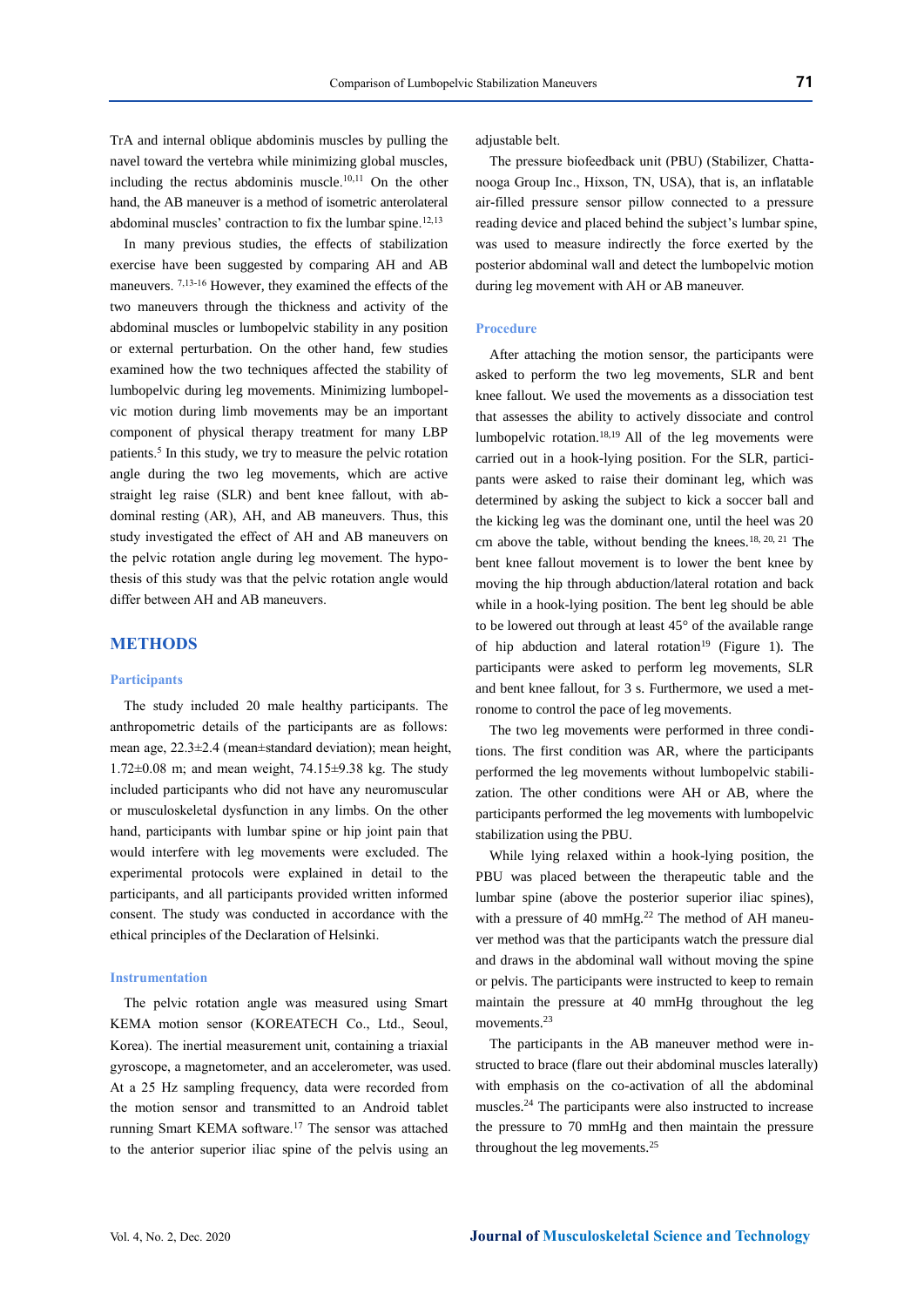

The AB and AH maneuvers were repeated until the participants understood the procedure and were able to carry it out while breathing. Changes in pressure  $\leq \pm 5$ mmHg were acceptable for data collection.<sup>19</sup> The training session was approximately 15 min in duration.

The participants carried out three trials under each condition, and the order of the three conditions and two movements was determined randomly. We collected the pelvic rotation angles during the three trials of each condition. To minimize muscle fatigue, the participants were allowed to rest for 1 min between the trials, 3 min between the three conditions, and 5 min between the two movements.

#### **Statistical analysis**

A repeated one-way analysis of variance was performed to determine the pelvic rotation angle among the three conditions. The Bonferroni procedure was used as a post hoc analysis. The level of significance was set at 0.05. The statistical analyses were performed using the Statistical Package for the Social Sciences for Windows version 19.0 (SPSS, Inc., Chicago, IL, USA).

## **RESULTS**

The difference between the three conditions for pelvic rotation angles of both leg movements was significant (*p*<0.05) (Table 1). When performing SLR or bent knee fallout movements with AB maneuver, the pelvic rotation angle decreased more significantly than that in performing movements with AR or AH maneuver  $(p<0.05)$ . When performing SLR or bent knee fallout with AH maneuver, the pelvic rotation angle decreased more significantly than that in performing movements with AR  $(p<0.05)$  (Figure 2).

#### **DISCUSSION**

During limb movements, increased lumbopelvic motion is thought to contribute to LBP. Therefore, reducing lumbopelvic motion could be an important component of LBP physical therapy treatment. Insufficient control of lumbar rotation is the cause of a large percentage of LBP.<sup>5</sup> In patients with chronic LBP, rotation-extension or rotation of lumbar spine is common cause of symptoms and in over 50% of the patients, it is categorized as nonspecific. <sup>26</sup> AB and AH are the most common lumbopelvic stabilization exercises

|  | Table 1. Comparison of pelvic rotation angle during leg movements with AR, AH, and AB ( $N=20$ ) |  |
|--|--------------------------------------------------------------------------------------------------|--|
|  |                                                                                                  |  |

| Leg movements     | Conditions | Pelvic rotation angle<br>$(Mean \pm SD)$ | Type III sum of<br>squares | df             | Mean<br>square | $\overline{F}$ | $\boldsymbol{p}$ |
|-------------------|------------|------------------------------------------|----------------------------|----------------|----------------|----------------|------------------|
| <b>SLR</b>        | AR.        | $2.59 \pm 0.88$                          | 23.58                      | $\overline{c}$ | 11.79          | 79.33          | $0.01*$          |
|                   | AH         | $1.82 \pm 0.68$                          |                            |                |                |                |                  |
|                   | AB         | $1.13 \pm 0.46$                          |                            |                |                |                |                  |
| Bent knee fallout | <b>AR</b>  | $3.68 \pm 1.94$                          | 61.54                      | 2              | 30.77          | 39.85          | $0.01*$          |
|                   | AH         | $2.31 \pm 0.96$                          |                            |                |                |                |                  |
|                   | AB         | $1.33 \pm 0.68$                          |                            |                |                |                |                  |

SD, standard deviation; SLR, straight leg raise; AR, abdominal resting; AB, abdominal bracing; AH, abdominal hollowing. \**p*<0.05.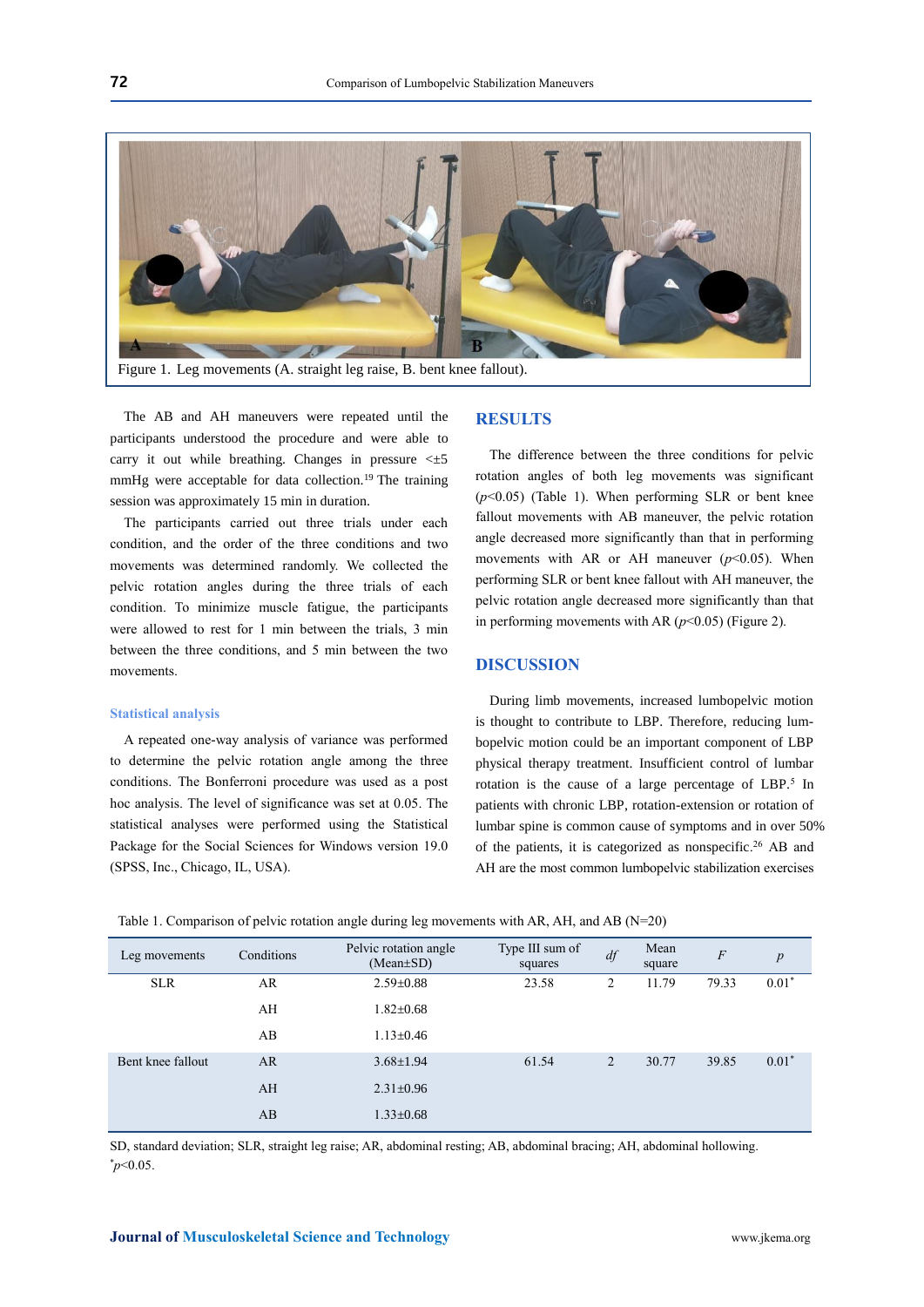

leg movements with AR, AH, and AB  $p<0.05$ , Abbreviation: SLR, Straight leg raise; KFO, knee fallout; AR, abdominal resting; AH, abdominal hollowing; AB, abdominal bracing.

used in rehabilitation and training programs. Thus, this study investigated the effect of AH and AB maneuvers on the pelvic rotation angle during two leg movements.

The results of this study showed that there was a significant difference among three conditions, AB, AH, and AR maneuvers, for pelvic rotation angle during SLR or bent knee fallout movements. When performing SLR or bent knee fallout with AB maneuver, the pelvic rotation angle decreased more significantly than that in performing movements with AR or AH maneuver. Moreover, the results of this study are consistent with those of previous studies demonstrating that the AB maneuver is more effective than the AH maneuver in maintaining the lumbopelvic stability.<sup>7,16</sup> Kim and Kim<sup>14</sup> reported that the pelvic lateral rotation angle in side-lying hip abduction with AB maneuver was significantly more decrease than that in side-lying hip abduction with AH maneuver and without any condition. Therefore, we suggest that the AB maneuver is more effective in leg movement with lumbopelvic stabilization exercise than the AH maneuver.

One of the reasons why the AB maneuver is more effective in leg movement with lumbopelvic stabilization exercise than the AH maneuver is that the AB maneuver recruited more abdominal muscles than the AH maneuver. During the asymmetrical limb movements such as SLR or bent knee fallout, a rotation force is transmitted to the lumbopelvic region. 18,19 The performance of abdominal muscles is important to prevent unnecessary rotation motion of the lumbopelvic. Especially, the external oblique and internal oblique muscles are important in controlling rotational force.<sup>27</sup> The AB maneuver is a method of isometric

contraction of the abdominal muscles, TrA, internal oblique, external oblique, and rectus abdominis. On the other hand, the AH maneuver is a method of selectively contracting the TrA muscle.<sup>10,12</sup> Sahrmann<sup>26</sup> suggested that the TrA muscle acted to control the translation and rotation of the lumbar spine. However, performing AH maneuver by using only the TrA was insufficient to control the rotation of lumbopelvic resulting from the leg movement.<sup>16</sup> The biomechanically based assessment suggests that AB maneuver of the abdominal muscles provides greater lumbar spine stability than AH maneuver.<sup>16</sup> Thus, the AB maneuver is more effective in lumbopelvic stabilization by recruitment of more abdominal muscles to limit pelvic rotation than the AH maneuver. Liebenson et al.<sup>18</sup> also reported that, during active SLR, AB can improve the stability of the lumbar spine. Besides, Page et al. demonstrated that the AH maneuver does not ensure or enhance spinal stability. <sup>29</sup> Thus, it is clear that the AB maneuver can ensure sufficient lumbopelvic stability.

Another reason is that the AB maneuver generated great levels of antagonist co-contraction. It is reported that the activation of erector spinae has been reported to be greater in AB maneuver than the AH maneuver. <sup>13</sup> Vera-Garcia et al.<sup>28</sup> also reported that AB maneuver generated great levels of erector spinae co-contraction, which stiffens the trunk and increases spinal stability. The erector spinae muscles are considered important global guy wires which control the trunk against postural perturbations, and along with multifidus, quadratus lumborum contributes to lumbopelvic stabilization.<sup>30</sup> Therefore, we would suggest that the erector spinae activation contributes to preventing pelvic rotation during leg movements with AB maneuver.

The AH maneuver is more selective in co-activating the TrA and multifidus muscles. Thus, for patients with an altered abdominal motor pattern learns to activate the deep segmental musculature, the AH maneuver may be useful.<sup>15</sup> For patients with lumbar or pelvic pain due to lack of lumbopelvic stability, AB maneuver fostered torso cocontraction, reduced lumbar displacement, and increased trunk stability.<sup>18</sup>Also, in healthy subjects, AB could be better than AH for lumbopelvic stabilization training.<sup>15</sup>

Therefore, we suggest the following recommendations: in lumbopelvic stabilization exercise, AH or AB maneuver should be selected according to exercise purpose. In the early stage of rehabilitation, AH maneuver should be performed mainly to promote the contraction of TrA. In the later stage of rehabilitation of LBP patients, AB maneuver should be performed as a technique for lumbopelvic stabilization with leg movements.

There are a few limitations regarding the study. First, this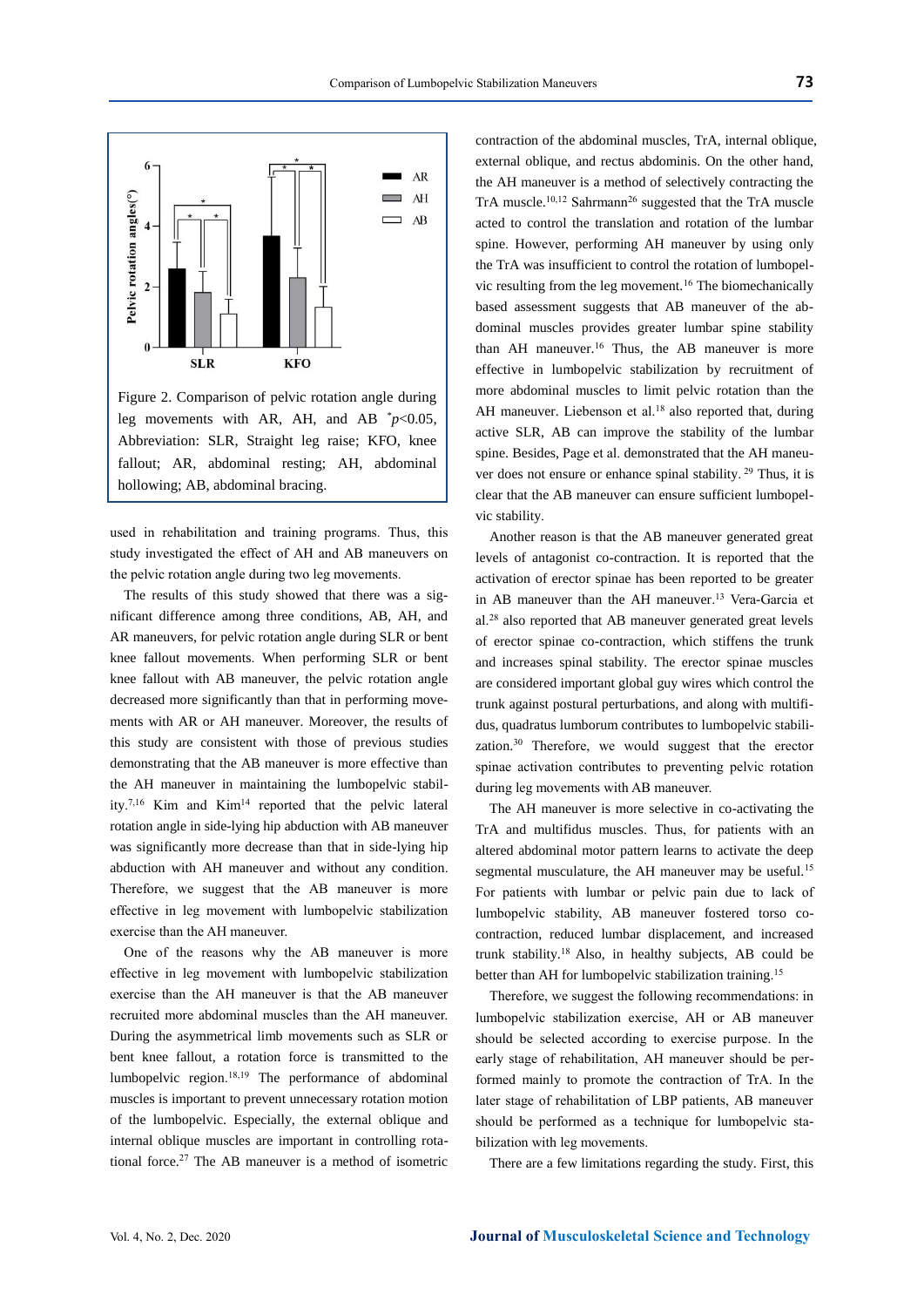study did not directly measure the muscle activity of abdominal muscles. Second, the study included 20 healthy male participants; thus, it is difficult to generalize its results. Thus, further studies are needed to measure the muscle activity of abdominal muscle during leg movements with AH or AB maneuver. Also, we need further studies on subjects with lumbar rotation syndrome or female subjects.

## **CONCLUSIONS**

In this study, we investigated the effect of AH and AB maneuvers on the pelvic rotation angle during leg movement. In performing SLR and bent knee fallout movements with AB maneuver, the pelvic rotation angle decreased more significantly than that in performing movements with AR or AH maneuver. Furthermore, the AB maneuver is more effective than the AH maneuver in maintaining the lumbopelvic stability in leg movements. Thus, we recommend that the AH maneuver should be performed mainly to promote the contraction of TrA in the early stage of rehabilitation, and the AB maneuver should be performed as a technique for lumbopelvic stabilization with leg movements in the later stage of rehabilitation of LBP patients.

## **Key Points**

**Question** What is the effective lumbopelvic stabilization exercise among AB and AH maneuvers during leg movements?

**Findings** In performing SLR or bent knee fallout with AB maneuver, the pelvic rotation angle decreased more significantly than that in performing movements with AR or AH maneuver.

**Meaning** The AB maneuver is more effective in leg movement with lumbopelvic stabilization exercise than the AH maneuver.

#### **Article information**

Conflict of Interest Disclosures: None.

Funding/Support: None.

Acknowledgment: None.

Ethic Approval: Approval for this study was granted by the Korea National Institute.

## **REFERENCES**

1. Haladay DE, Miller SJ, Challis J, et al. Quality of systematic reviews on specific spinal stabilization exercise for chronic low back pain. *J Orthop Sports Phys Ther.* 2013;43(4):242-250.

- 2. Chai WL, Lee SH, Park YH. The effect of co-contraction exercises of abdominal bracing combined with ankle dorsiflexion on abdominal muscle thickness and strength in patients with chronic low back pain. *Phys Ther Rehahabil Sci.* 2014;3(2):93-100
- 3. Shin DC, Song CH. Relationship of trunk muscle atrophy and provocation position in patients with chronic low back pain. *Phys Ther Rehabil Sci.* 2012;1:28-32.
- 4. van Dieen JH, Reeves NP, Kawchuk G, et al. Motor control changes in low-back pain: divergence in presentations and mechanisms. *J Orthop Sports Phys Ther.* 2019;49(6): 370-379.
- 5. Hoffman SL, Johnson MB, Zou D, et al. Effect of classification-specific treatment on lumbopelvic motion during hip rotation in people with low back pain. *Man Ther.* 2011;16(4):344-350.
- 6. O'Sullivan PB, Phyty GD, Twomey LT, et al. Evaluation of specific stabilizing exercise in the treatment of chronic low back pain with radiologic diagnosis of spondylolysis or spondylolisthesis. *Spine (Phila Pa 1976).* 1977;22(24): 2959-2967.
- 7. Vera-Garcia FJ, Elvira JL, Brown SHM, et al. Effects of abdominal stabilization maneuvers on the ontrol of spine motion and stability against sudden trunk perturbations. *J Electromyogr Kinesiol.* 2007;17(5):556-567.
- 8. Kahlaee AH, Ghamkhar L, Arab AM. Effect of the abdominal hollowing and bracing maneuvers on activity pattern of the lumbopelvic muscles during prone hip extension in subjects with or without chronic low back pain: a preliminary study. *J Manipulative Physiol Ther.* 2017;40(2):106-117.
- 9. Himes ME, Selkow NM, Gore MA, et al. Transversus abdominis activation during a side-bridge exercise progression is similar in people with recurrent low back pain and healthy controls. *J Strength Cond Res*. 2012;26(11): 3106-3112.
- 10. Hodges PW, Richardson CA. Inefficient muscular stabilization of the lumbar spine associated with low back pain. A motor control evaluation of transversus abdominis. *Spine (Phila Pa 1976).* 1996;21(22):2640- 2650.
- 11. Hides J, Wilson S, Stanton W, et al. An MRI investigation into the function of the transversus abdominis muscle during "drawing-in" of the abdominal wall. *Spine (Phila Pa 1976)*, 2006;31(6):E175-178.
- 12. McGill SM, Grenier S, Kavcic N, et al. Coordination of muscle activity to assure stability of the lumbar spine. *J Electromyogr Kinesiol.* 2003;13(4):353-359.
- 13. Maeo S, Takahashi T, Takai Y, et al. Trunk muscle activities during abdominal bracing: comparison among